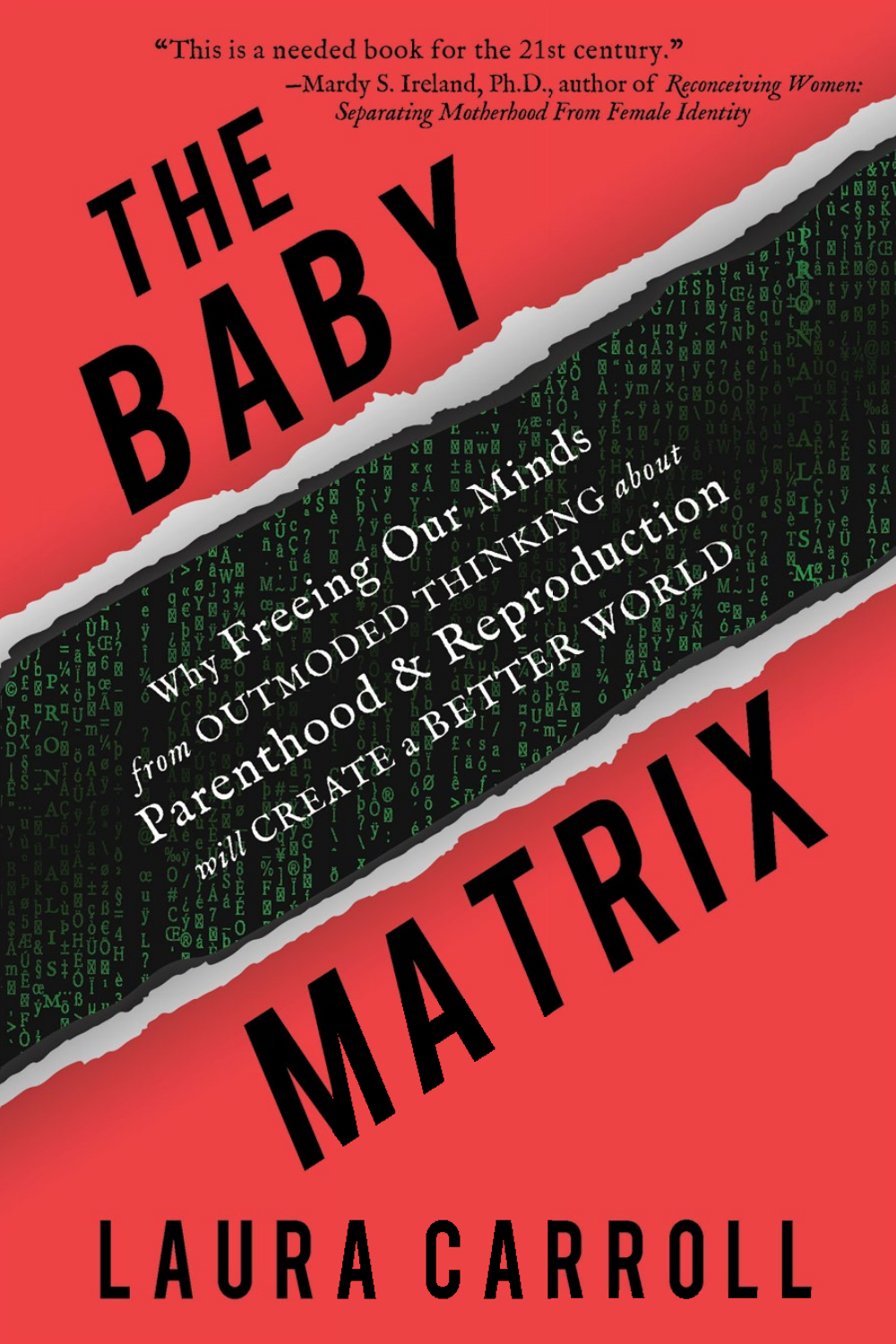# The Baby **MATRIX**

**Why Freeing Our Minds From Outmoded Thinking About Parenthood & Reproduction Will Create a Better World**



Laura Carroll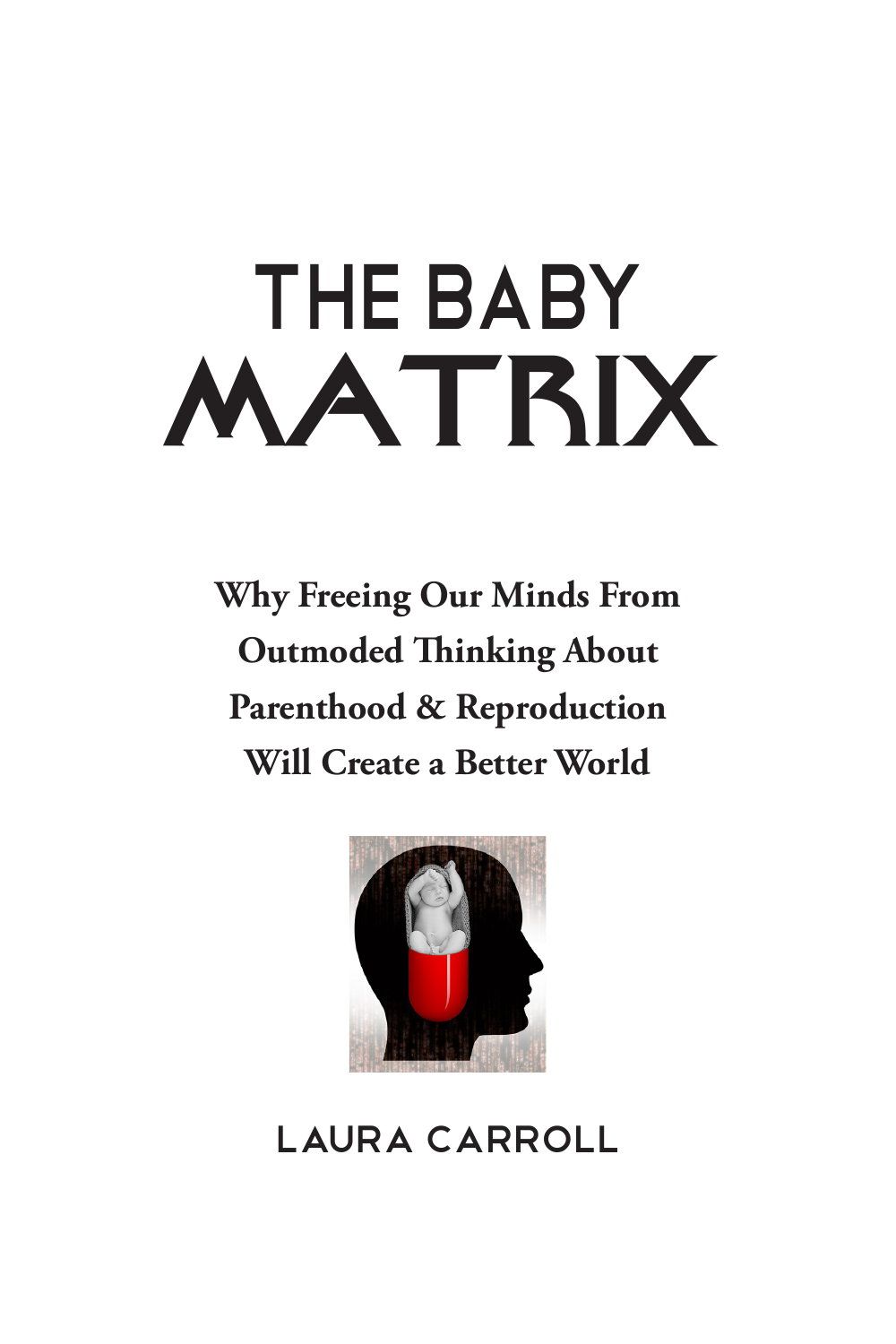Copyright © 2012 by Laura Carroll

All rights reserved.

LiveTrue Books, http://livetruebooks.com

No part of this publication may be reproduced, stored in a retrieval system or transmitted in any form or by any means without the prior written permission of the author or publisher. For all ebook versions, including but not limited to Kindle, Nook, or pdf, this ebook may not be re-sold or given away to others.

eISBN 978-0-615-61732-9

Jacket design by Creativindie Covers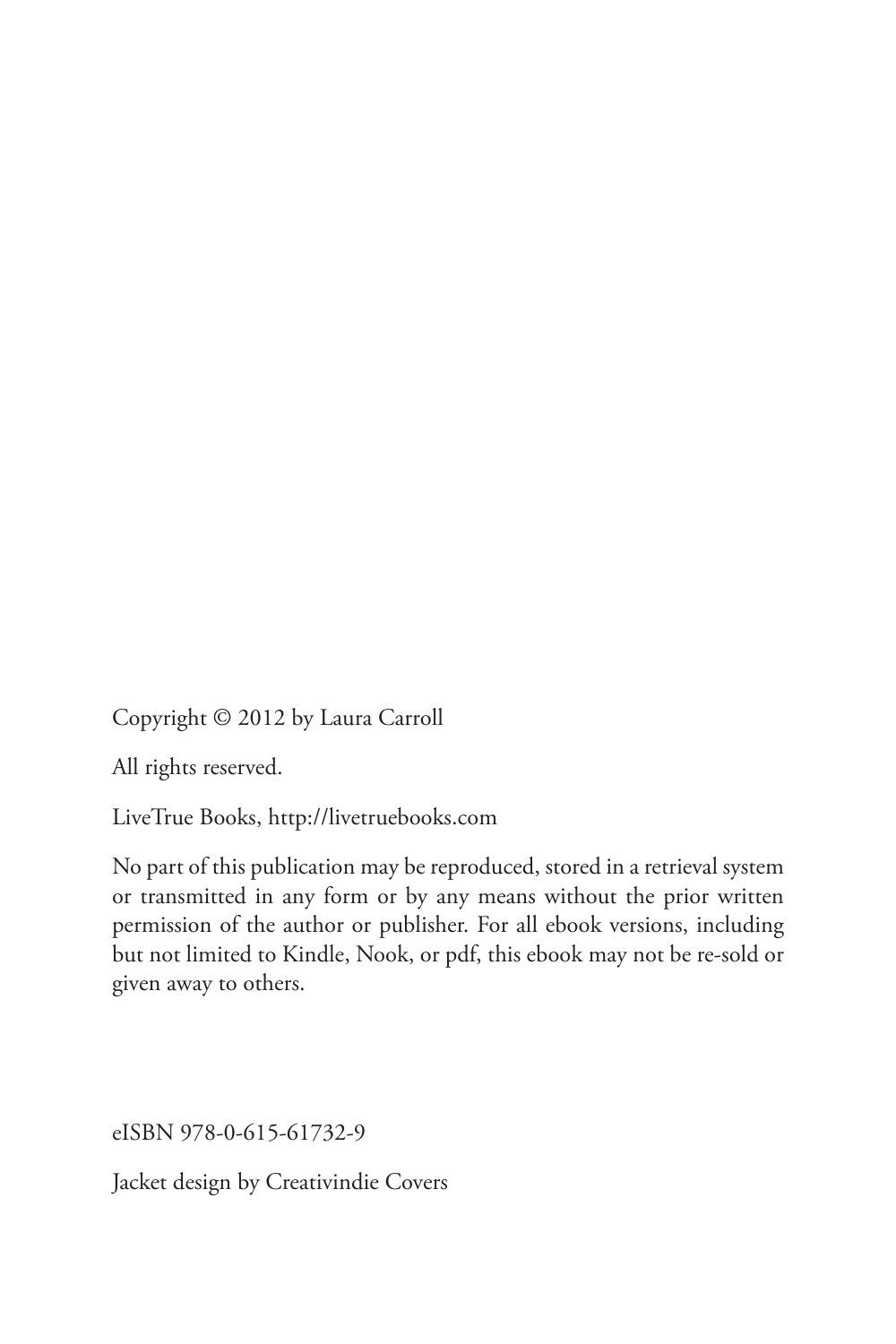8

## The Elderhood Assumption

One of the most common things people ask the childfree is, "Who is going to be there for you when you are old?" Why do they ask this question? Because they're operating under the old pronatalist assumption that:

#### *My children will be there for me when I am old.*

Pronatalism tells us that one of the many benefits of having children is the assurance that they will take care of us in our later years. We go through all of the hard work to raise our children so that down the road, they will be there for us when we're old. Part of the parenthood agreement from one generation to the next as the older generation ages is, "I raised you; now it's your turn to help me."

In times past, families lived with or near each other. Also in times past, they needed to stick together to survive. However, families in today's times look very different. Family members often live far apart from each other and have their own lives. The expectation that our children will be there for us remains strong, is even seen as a given, but is it really true today?

### Today's Many Faces of "Being There"

Today, there are 311 million people in the U.S.<sup>1</sup> According to 2009 figures, 13 percent, or about 40 million of this population, are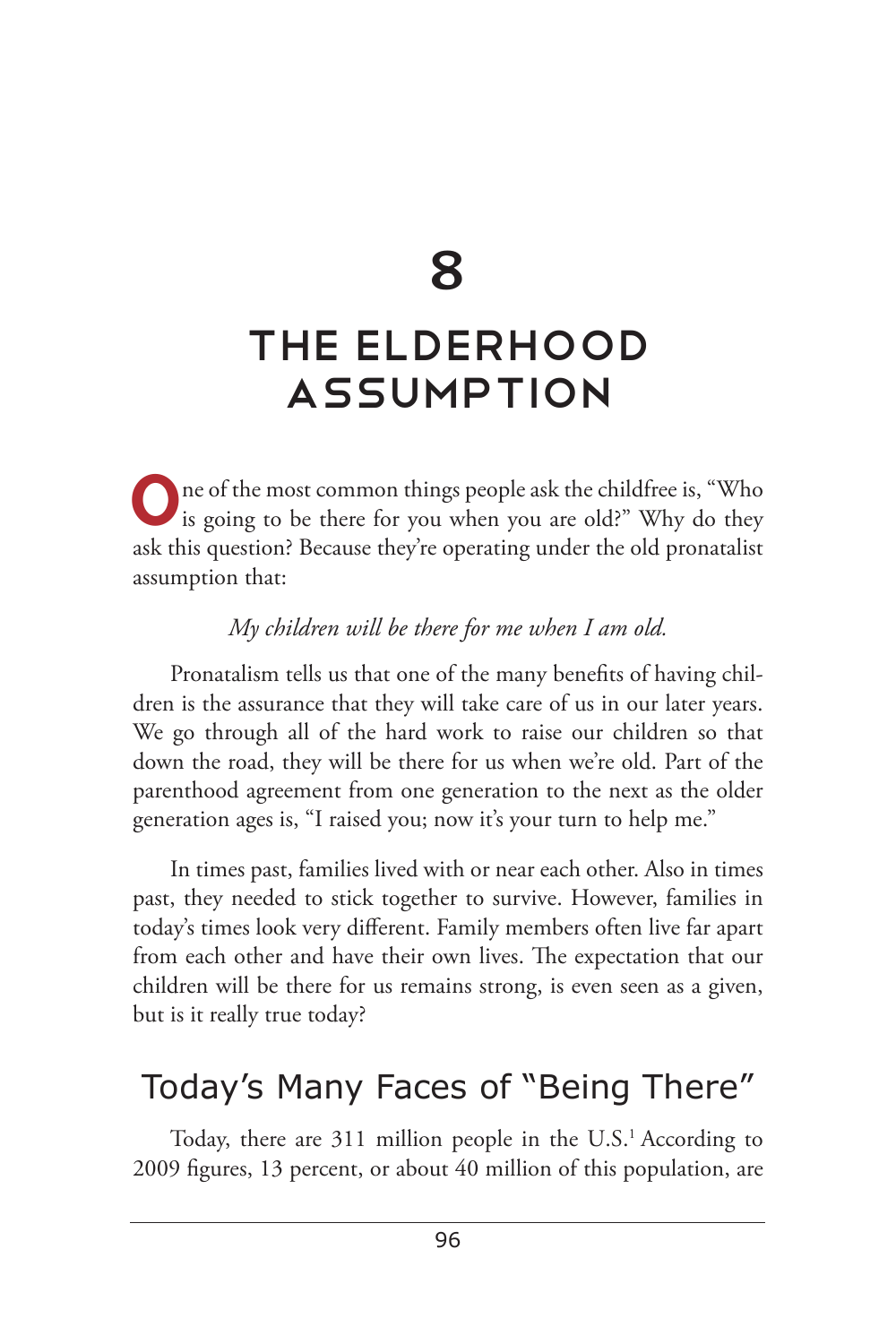65 or older.2 What are the living situations of this age group? Many of them live on their own—with their spouse or alone. In 2008, 29 percent of all people 65 years and older lived alone.3 According to a 2010 report by the Federal Interagency Forum on Aged-Related Statistics (Forum), 72 percent of men aged 65 and over lived with their spouse, 19 percent lived alone, 7 percent lived with one of their children or other family members, and 3 percent lived with non-relatives. Fortytwo percent of women aged 65 and over lived with their spouse, 40 percent lived alone, 17 percent lived with one of their children or other family members, and 2 percent lived with non-relatives.<sup>4</sup> This generation of older people is living longer than ever before. According to Elena Portacolone, a researcher on the aged, "Thanks to the 'longevity revolution' and to the desire to live at home, the share of adults living alone is destined to increase."5

Others over the age of 65 live in assisted living or retirement community environments. According to the National Center for Assisted Living (NCAL), about one million seniors were living in assisted living environments in 2008.<sup>6</sup> According to geriatrician and founder of the Eden Alternative and Green House Project, Dr. Bill Thomas, we have "more nursing homes (16,100) than Starbucks coffee shops" in this country, and "nearly 1.6 million people live in these nursing homes."7

If children live near their parents, it increases the chances they will help their parents and "do for them" in a myriad of ways, including assisting with domestic matters, health care, finances, and insurance matters. However, these days, life situations very often mean adult children don't live near their parents. With extended families more spread out, adult children often cannot be there for their parents when it's crucial. They can go stay with their parents for a period of time when the parents are dealing with health issues, for example, or very commonly these days, adult children can take charge when it's time for their parents or a surviving parent to receive home help or in-home care. They can also assist when it's time to find an assisted living facility or nursing home, although the parents may not always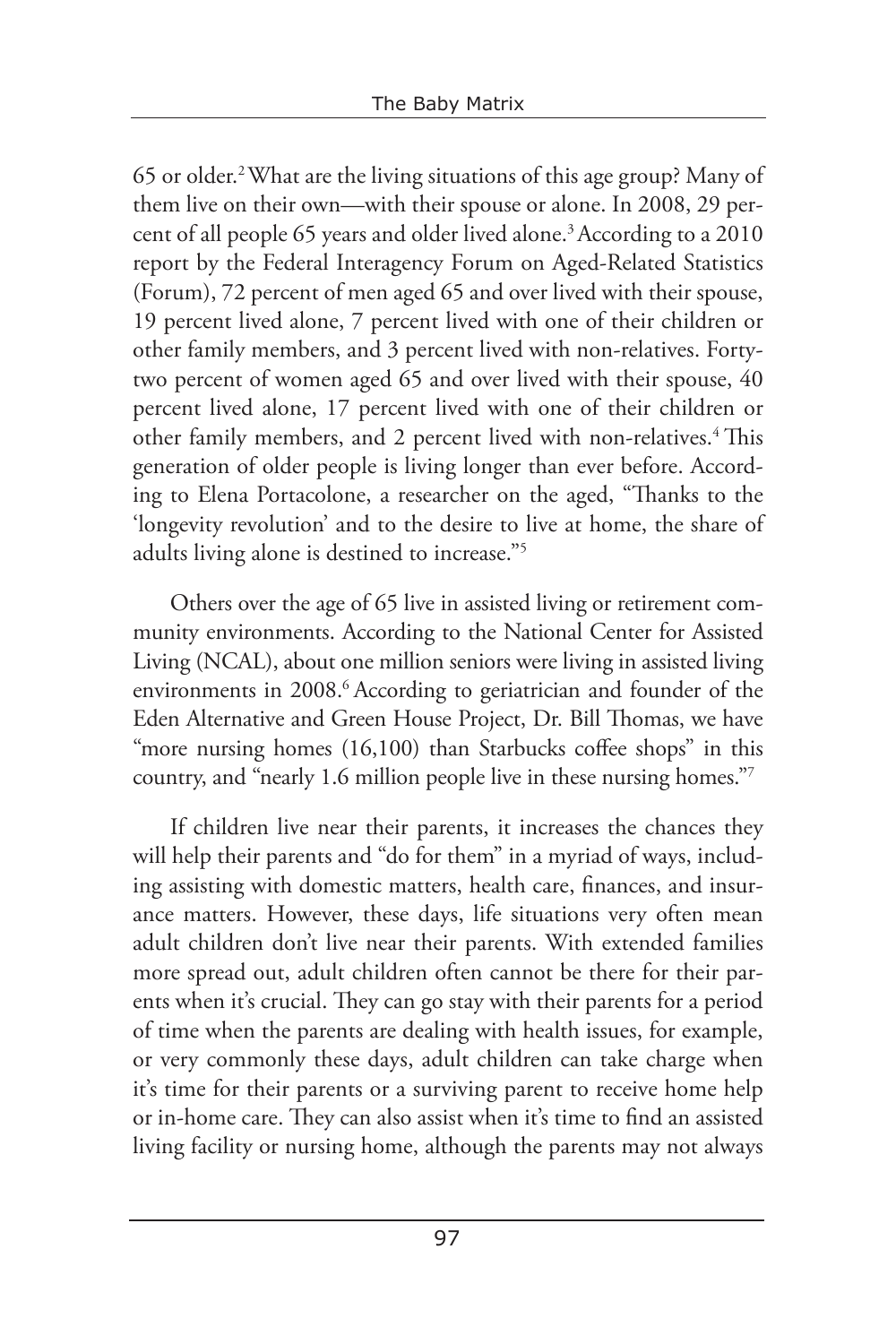feel like this kind of support is "being there for them" if they don't want to leave their home. From afar, adult children can also tend to coordinative and administrative matters that come up when parents are living in assisted living facilities and nursing homes.

Financial assistance is another way adult children can be there for their parents in their later years. This help can take many forms, such as helping parents with the costs of living, health care, home help services, assisted living, or nursing home care. Such financial help may not be a small matter. According to a recent Forum report, seniors 65 and over report that housing costs account for 35-38 percent of their annual expenditures; health care, 12-14 percent; and transportation, 14-15 percent. Thirty-seven percent of those in this age group report "housing cost burdens." Seniors report paying almost \$16,000 a year in health care costs, and almost all, some 95 percent, report having out-of-pocket costs for health care services.<sup>8</sup>

Housing costs can also be financially problematic for many seniors. According to the MetLife Mature Market Institute reports, the average annual cost for a semiprivate room in a nursing home is nearly \$67,000, and in certain parts of the country, it's much higher.<sup>9</sup> While Medicaid will step in and pay for nursing home care if seniors financially qualify and have little or no assets, this is not the case with other types of long term care. Except in rare cases, Medicaid doesn't cover assisted living or home-based health care. That means if the parents don't have the funds, their children often have to pay those costs. According to the MetLife Mature Market Institute, the average cost for an assisted living facility in 2006 was \$35,616 a year, and the average cost for a home health aide was \$19 an hour.<sup>10</sup>

Like in times past, the expectation that children will be there for their parents as they age remains strong. And while it takes different forms today, more often than not, adult children *do* want to be there for their parents in any way they can. This is a good thing. But as many parents know, it doesn't always work out this way. Their children often live far away, and/or they have professional or personal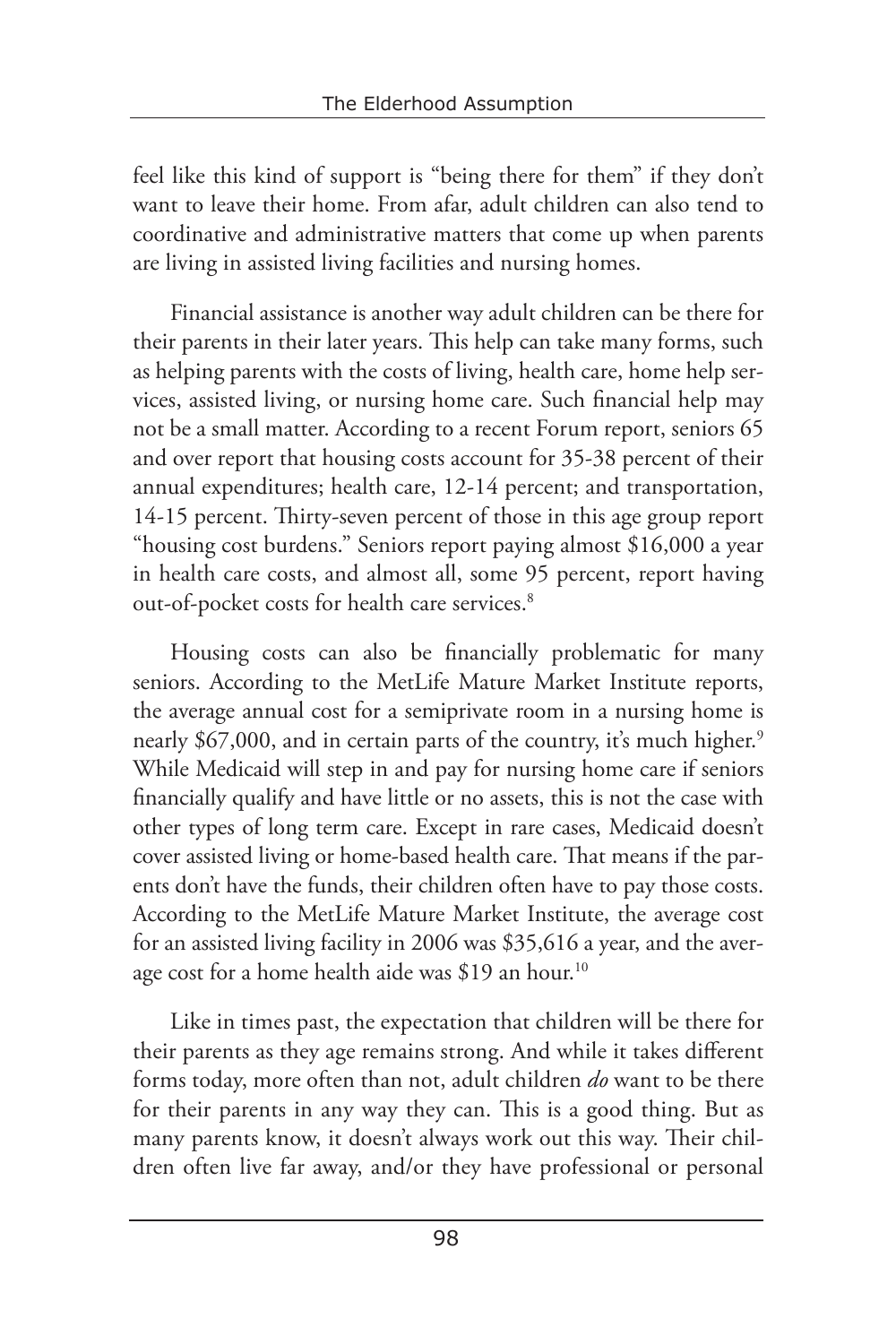responsibilities to their immediate nuclear family that make it difficult for them to be there for their parents in the ways the parents need or expect it. The belief that adult children will unquestionably be there for their parents needs a harder look. Given the realities of society today, the mindset may need to change from the parents' belief that, "I raised you; now it's your turn to help me" to the adult children's position that, "You raised me; now I will help you if/how  $I$  can<sup>"</sup>

### Is It Wise to Bank on It?

In my book, *Families of Two*, a childfree woman named Amy speaks to the assumption that our children will be there for us. When asked what she was going to do when she was 70 with no children there for her, she said, "Just because you have children does not mean they are going to take care of you. It doesn't even mean they are going to like you!"<sup>11</sup>

What larger point is Amy making? That there are no guarantees in life. We may expect that our children will indeed be there for us, but that does not ensure that they will be.

The truth is that parents may want to live independently and want their adult children to live near them so that they can provide them with assistance when they need it, but adult children may not want to do this. More commonly today, adult children and their families don't live near their parents or siblings. They may be able to assist their parents from afar, but if that's not enough, the parents may very well need to find other ways to get the support they need.

There's also no guarantee adult children will have the financial means to assist their parents. The parents may have saved all of their lives but are now living longer, so the savings just aren't enough. According to elder researcher Elena Portacolone, there's a big catch-22 for many seniors. The majority of seniors are not the ones who qualify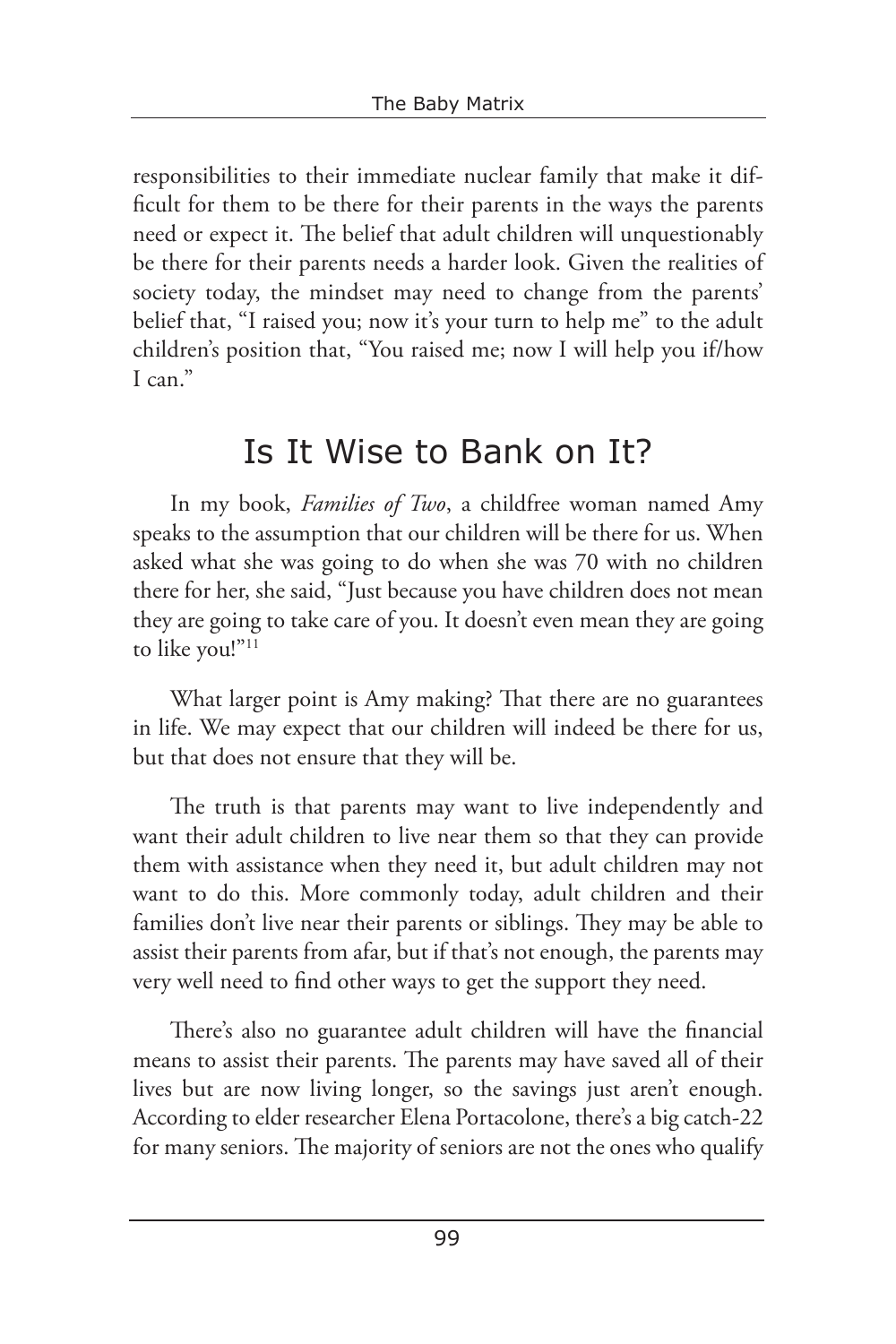for government services. The majority are also not the ones who have the financial capacity to provide for their own care. The majority are somewhere in between—they are not poor enough to qualify for government-sponsored services but don't have enough financial capability to provide for their own care.12 Being in this financial position, they often need to turn to their children for assistance. But the adult children may not have the capability to financially help their parents with everything from living expenses, home help, in-home care needs, and assisted living or nursing home expenses.

Many adult children these days don't have the means but somehow take on the financial squeeze anyway. According to research conducted by Pew Research Center, "thirty percent of adult children in the United States contribute financially to their parents' care."13 Too often, they do so to their own long term detriment. While the adult children spend large amounts of money on their parents, they often ignore their own savings and retirement accounts. Or they may not even have a savings account at all. Almost 30 percent of Americans report not having saved for retirement—not one dollar.14 By trying to take care of their parents, they can go into debt.This situation can set up a recurring cycle—adult children jeopardize their own finances, thus risking that they will put their children in the same position in the years to come.

Then, there is the other 70 percent who don't contribute to their parents' care whether they can afford it or not. Granted, some elderly do not need financial assistance. Others, however, may have adult children who do have the means but choose not to assist their parents in this regard.

There is also no guarantee adult children will have the ability to house their parent(s), or that they will even want their parents to live with them. And even if they do want their parent (s) to live with them, it can be a challenge and take a toll on the adult children. In addition to the financial challenge, caregiving responsibilities can be stressful and overwhelming. It can be physically and emotionally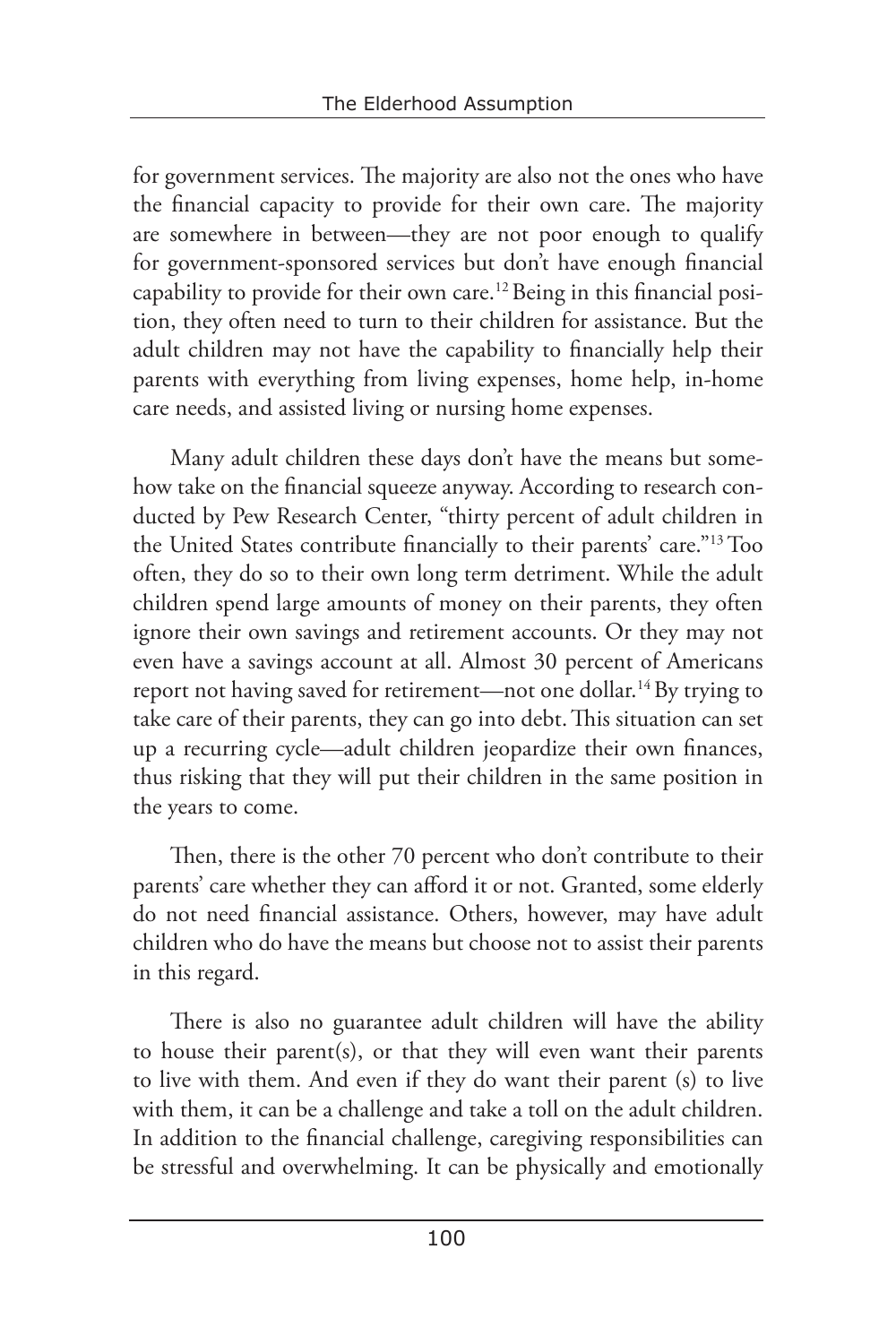difficult. It can also affect the adult children's work life, raising absenteeism or causing workday interruptions because of the need to tend to matters related to the parent(s). If there is enough disruptive work time, it may even threaten their jobs. A study by MetLife estimates that U.S. businesses incur costs as high as \$33 billion per year from the decreased productivity of working caregivers.<sup>15</sup>

When adult children have their elder parent(s) living with them and it gets to be too much, terrible things can happen. There are many stories about families abandoning their elder parent or relatives who had been living with them by leaving them in a public place or a hospital doorstep. This is known as "granny dumping." Many times, the adult child caregivers do something crazy like this when they need a break from the caregiving, which can be very demanding when the parent or relative has Alzheimer's or a very challenging health issue, and they don't know what else to do. With the "granny dump," they get a much needed break, and the elder person does end up back home with them. Or in other cases, it's the first step to finding another caregiving situation.

"Granny dumping" often happens when there are insufficient respite care programs. Respite programs provide planned shortterm and time-limited breaks for families (and other unpaid caregivers) as a way to support the caregiving relationship. In 2006, the United States Congress passed the Lifespan Respite Care Act, which is intended to make respite care more accessible nationally. When it isn't, like in Australia, "granny dumping" can be more of a "common phenomenon." Geriatric Services Director Nick Brennan says you see more "terrible stories about people who have clearly used the hospital system and emergency services to sort out their unwanted problem."16

Even if this sort of awful thing never happens, elders living with one of their children can bring other surprises their adult children might not expect. Parents of adult children who live with their kids can end up caring for their children's children. Census figures have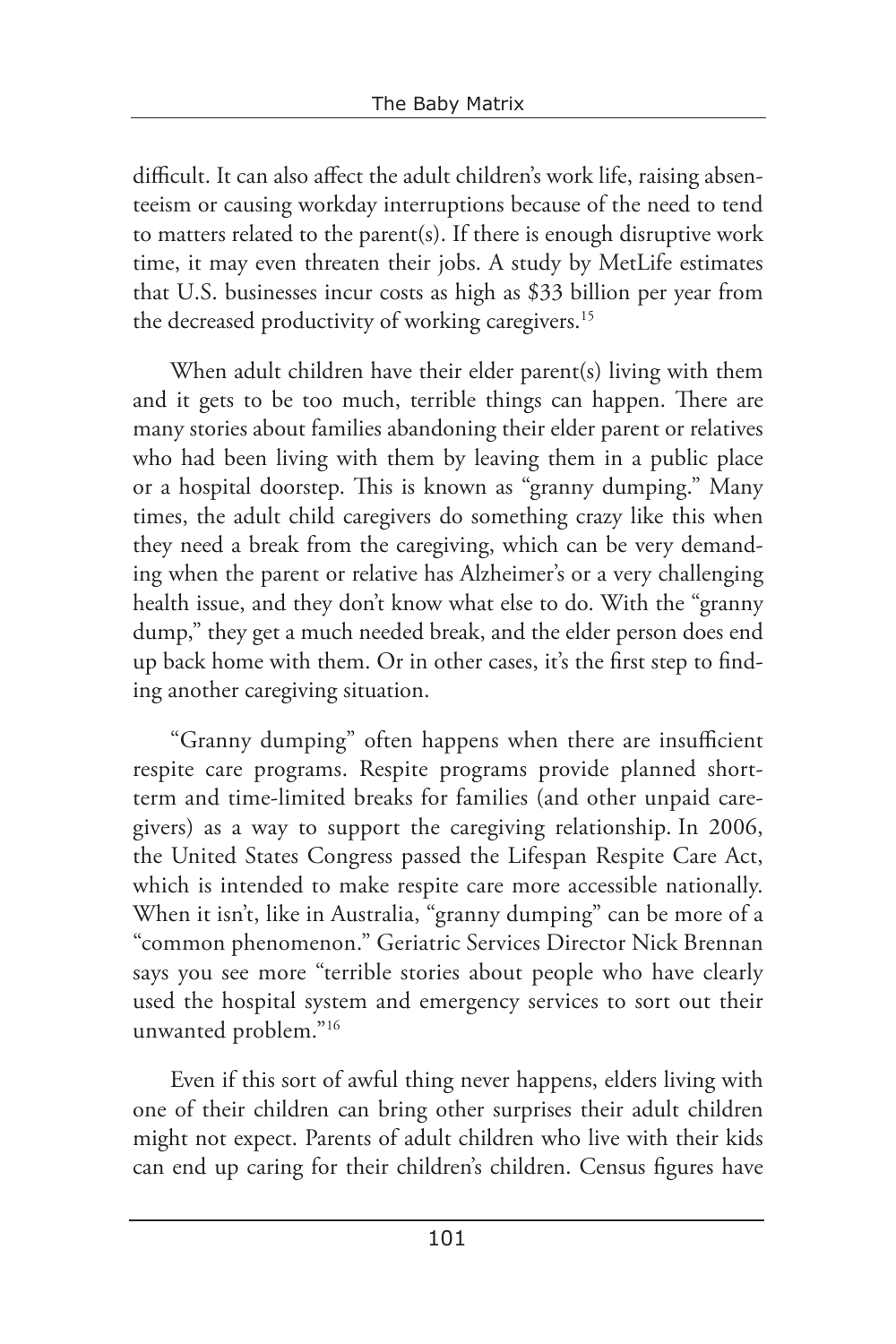indicated that about 42 percent of co-resident grandparents have primary care responsibilities for grandchildren under age 18, and 39 percent of co-resident grandparents have cared for their grandchildren for five years or more.<sup>17</sup> While some grandparents may like and want this role, it can often be too much for them. For others, caring for their children's children in exchange for receiving their children's support may not be what they expected or necessarily wanted.

Unexpected outcomes are always a possibility for the elderly, many of whom do not expect to end up in a nursing home. A La Vie Childfree blog survey respondent and nursing home professional has observed that 90 percent of the elderly in nursing homes have adult children. She asks if kids are supposed to be there for you when you're old, why are there so many people in nursing homes to begin with? The parents may not want to be in this living situation, but this may be what works best for the adult children, not necessarily their parents.

Whether the parents are in nursing homes, assisted living communities, or even living on their own, being there can just mean visiting them. The odds are not what *Families of Two*'s Amy said—that the adult children don't like their parents. So often the adult children do like their parents, but the fact is that they don't want to be with their parents as much as their parents want to be with them. Research tells us that elder parents can often have smaller social networks and lead less active social lives than their peers without children.<sup>18</sup> This seems to suggest that the parents' social spheres can revolve more around their children and their families. This is wonderful, as long as this social sphere is active. But often, it may not be as active as the parent(s) would like. Other studies indicate that marriage, not parenthood, makes the difference when it comes to elders feeling they have a strong support network.<sup>19</sup> They feel their spouse is more at the heart of their support network than their kids.

While our children may indeed be there for us when we are old, the reality is that it may be unwise to assume it will happen the way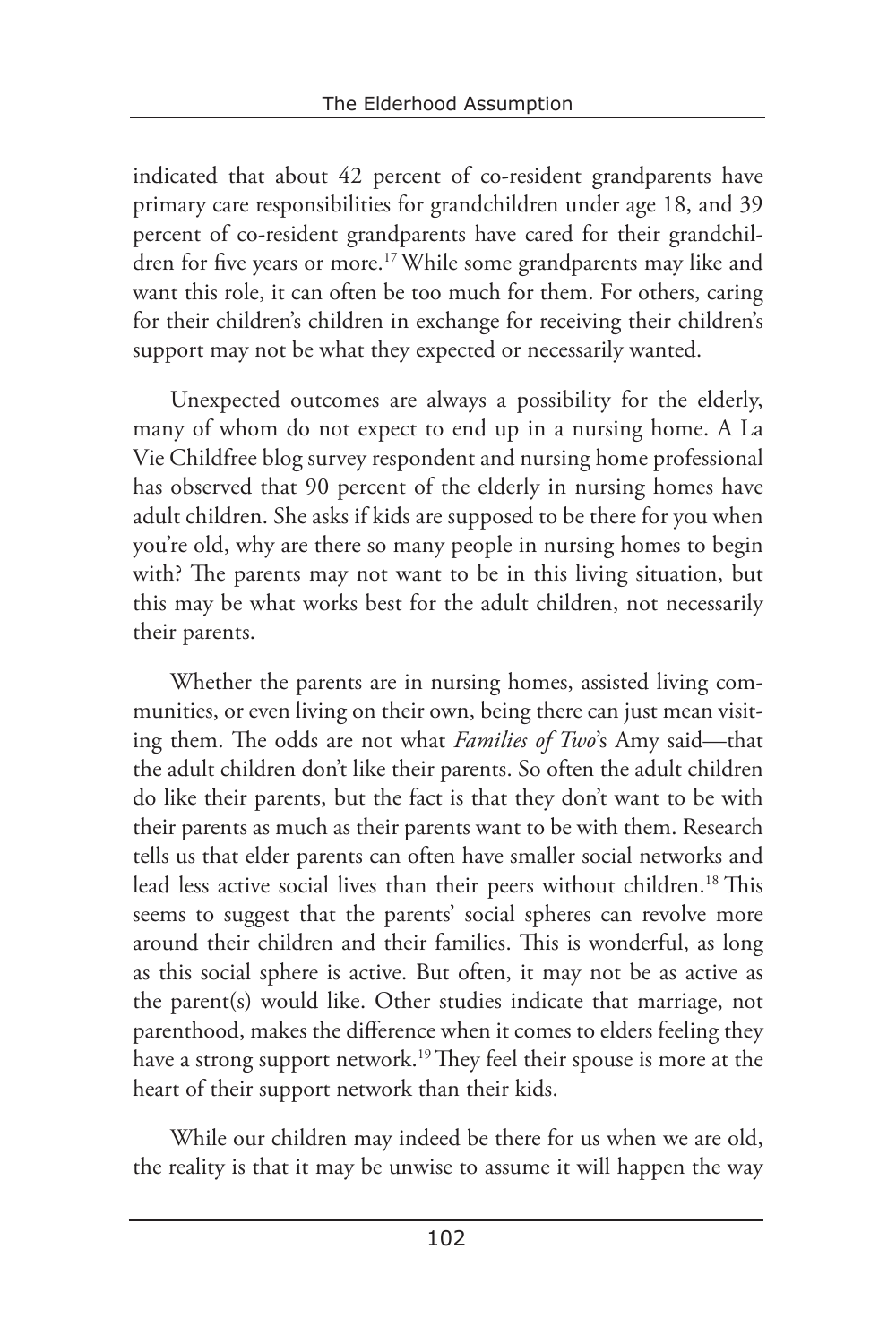we think or hope. Too many things can turn out in a way that we don't expect. When it comes to the support from adult children, the odds of things turning out differently than we thought are higher today than most people would think.

### Is It Fair to Expect It?

For a long time, people have been taught that it's a child's duty and obligation to take care of his or her parents when they are old. However, it's worth asking whether this is a fair expectation. Shoshana, who was interviewed in *Families of Two*, asks this question: "Is it fair to say to a kid, 'I brought you into this world so you can one day take care of me?'"20 When someone expects their children to be there for them when they are old, who are they ultimately thinking of? Themselves. This puts what the parents want and expect before what might ultimately be best for their adult children. If we put the focus on adult children first, the parents would be more apt to ask themselves: Is it fair to expect my kids to live near me so they can assist me when I need help? Is it fair to ask them to assist me when the time off work could negatively affect or even jeopardize their job? Is it fair to expect them to help me financially when it's a financial burden on them? Is it fair to expect them to help me do whatever it takes—to give me their time, financial resources, etc., so that I can continue to live in my home? Is it fair to expect them to come to see me as much as I want if that's not what works best for them and their lives?

Many parents do ask themselves these questions, but many do it too late. If parents asked themselves these kinds of questions earlier in their lives instead of expecting without question that their kids will take care of them, it could prompt them to do more advanced planning for their later years. Instead of relying on their expectations, parents can take more responsibility for their later years before they get there. This can end up not only working in their best interests, but in the best interests of their adult children as well.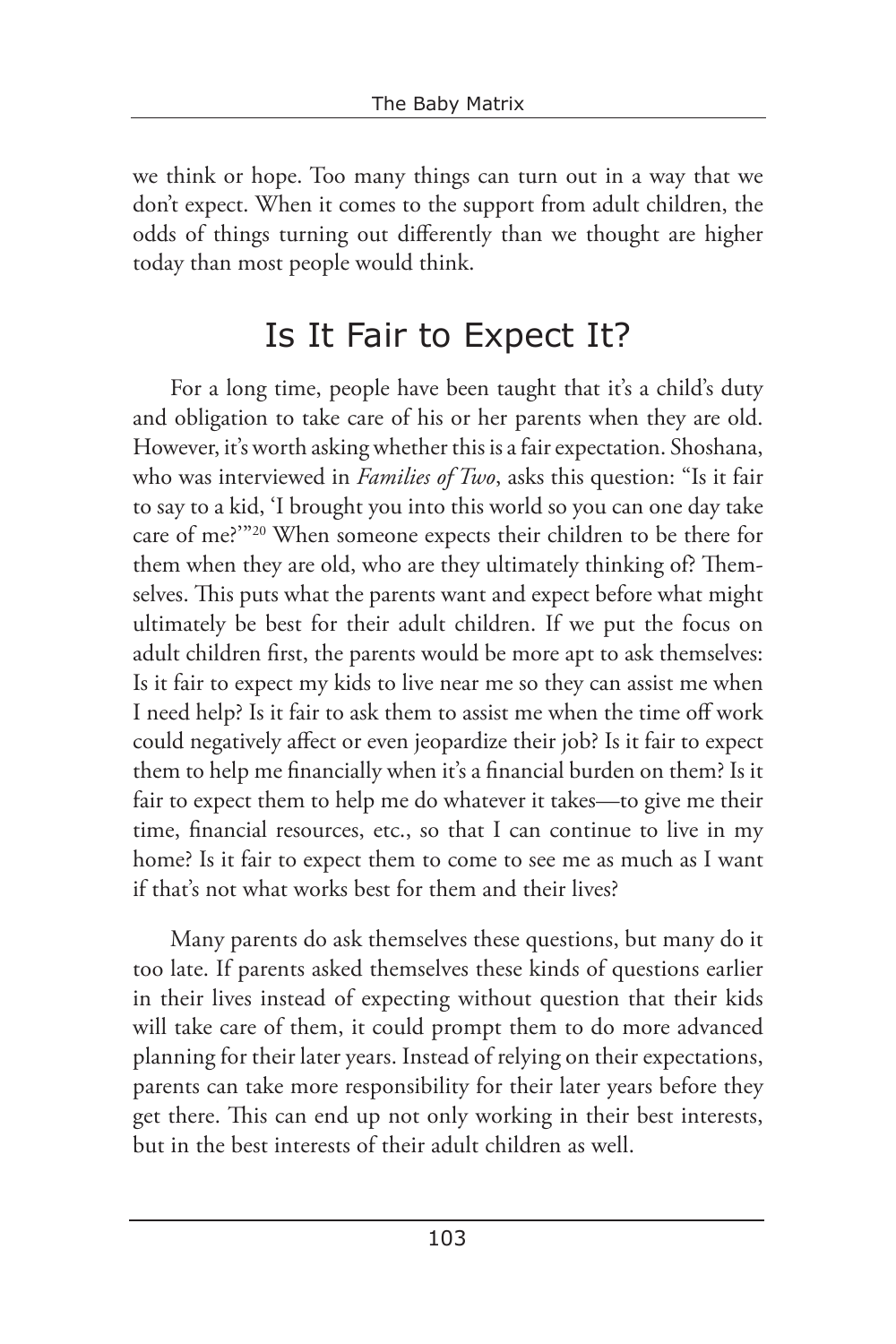## The Alternative Assumption

#### *Finding my elderhood support structure is my responsibility.*

The first concept worth examining in this Alternative Assumption is the notion of "elderhood." Dr. Bill Thomas coined this term as a stage of life beyond the adulthood stage of our lives. It is our final phase of life and should be valued for what it can be—"rich … deep ... and meaningful."21 Thomas believes that the flaw in our human condition is not the biology of aging but "the way our culture views the structure of the life cycle." The notion that we're of more value when we are older only if we can still look, feel, and act the way we did when we were younger only serves to work against us in our later years. We resist, rather than welcome, elderhood with an open embrace. Rather than striving for "everlasting youthful adulthood," we can approach this time in our lives in a way that honors our elderhood.

If we honor elderhood and ourselves in it, we can more easily do what this assumption also does—turn the focus of the expectations away from others and on to ourselves. It places value on developing one's support structure and does not assume it will be there automatically through blood relatives. It advocates support but without expectations about that support.

This Alternative Assumption does not advocate that responsibility means that we must remain "independent" no matter what until we die. This has been a popular position in our society. As elder researcher Elena Portocolone puts it, "We live in an individualistic society ... that rewards self-sufficiency," and we "have a duty to be free, self-reliant and independent." Our society tends to think that feeling independent enhances the quality of life because it "increases a perception of being in control and not intruding on others." 22 Ironically, there's the expectation that children will be there for their parents when they are old, but many, when they get there, will push that help away because of these individualistic values that tell them they need to be independent and not be a burden on others. Yet, insisting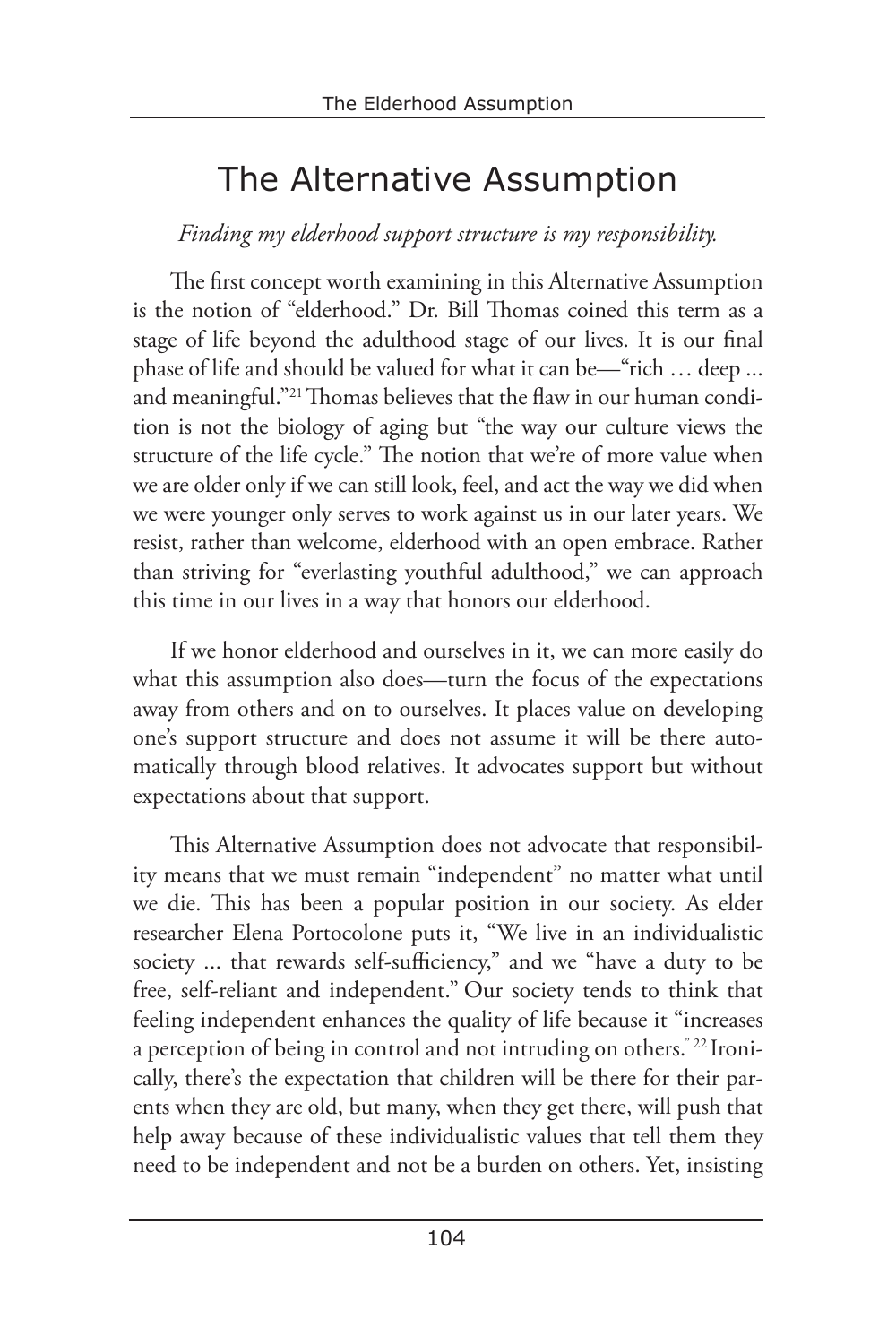on independence or just ending up living alone out of circumstance does not bring the quality of life people might anticipate. More often than not, it brings hardship, loneliness, and loss of well-being.

The new elderhood assumption advocates that we find a support network that works for us in our later years. Those without children—those who most certainly can't rely on the expectation that their children will be there for them when they are old—already have to think like this. Many without children (by choice or not) start planning for when they are old way before they get there. They make long term financial goals and research different types of living situations. Others know how they want to set up their living situation in their elder years, whether living in their own home, a kind of senior community, or even sharing a house with close friend(s). Many without children envision and plan on working to build a support network when they are old, such as relationships with younger family members like nieces and nephews, dear friends, younger people in their lives, and ties to their religious community.

Will not having their kids as their support network negatively impact parents' well-being when they're old? Research tells us it won't. What contributes most to our well-being when we're old? Some studies say having our spouse/partner around and having financial stability. The studies indicate that having your loved one with you and having enough money are keys to well-being.<sup>23</sup> Other studies indicate the importance of having friends in our later years.<sup>24</sup> When it comes to feelings of loneliness, seniors may have their children there, but having friends their own age makes more of a difference.

When asked what advice she would give to people as they plan for their later years, whether they have children or not, researcher Elena Portocolone stresses the importance of making friends with people their own age, as well as making friends with younger people. She suggests making friends with younger social workers or people in similar professions who can be of help. She advises buying a home in a central location that one plans to live in for a long time and getting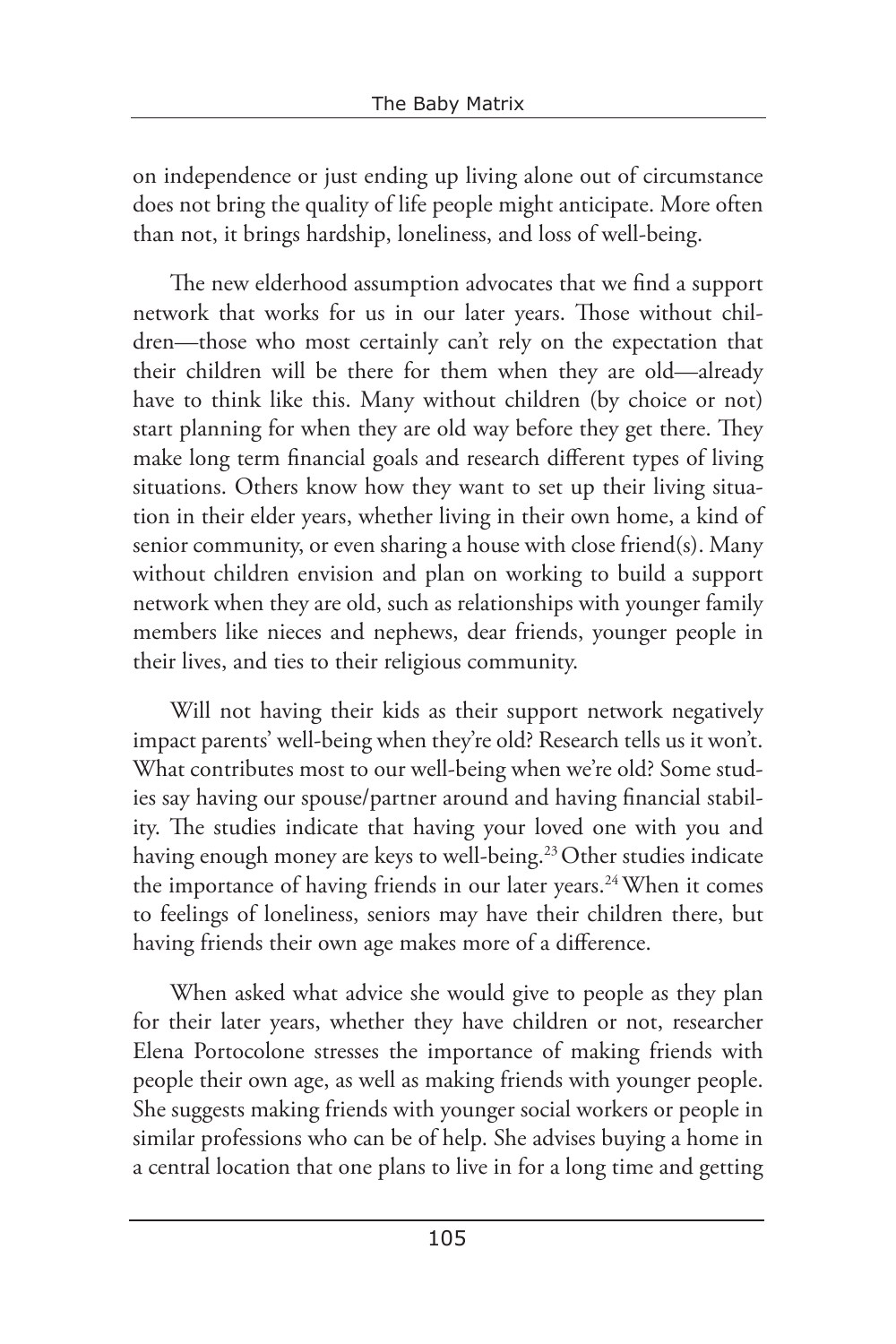savvy about all of the services that will be available as part of setting up a support structure—way before these services are needed.

In the larger picture, Elena Portacolone advocates a context that supports taking on the responsibility of developing elderhood support structures. It's the context of "interdependence" or interdependent living. In our later years, we need to have our support network and also ways to stay integrated in the larger social network of our communities for support. She contends that policy is needed to encourage and ensure this kind of support. One way to do this is to strengthen community-based networks of services for seniors. They can be funded so that communities can know who is living alone, who needs assistance, and can help seniors remain actively integrated with different generations. These networks can also be a "platform for help with essential functions" in life, including a minimal level of financial stability to ensure "dignified living."25

Support structures close to us and in the larger community reinforce an interdependent lifestyle and living with the attitude that gets at the core of interdependence. It is "built around the idea that everyone needs to be interconnected to succeed and that individuals are fundamentally and inevitably dependent on each other."26 The Alternative Assumption is about taking charge of that interdependence. It suggests cultivating a support structure way before you need it and building that system of support beyond your children if you have them. Have that structure be comprised of what works best for you, whether it be blood relatives, and/or friends from a variety of ages, and stay connected to the larger community for social engagement and assistance.

Contrary to pronatalist beliefs about the presumed benefit of having children when we are old, the Alternative Assumption gets at the truth that the benefits may not be there. It puts a priority on having a vision for our later years and taking responsibility for making it happen. This vision includes thinking about the financial realities of our later years long before those years arrive, setting savings goals and